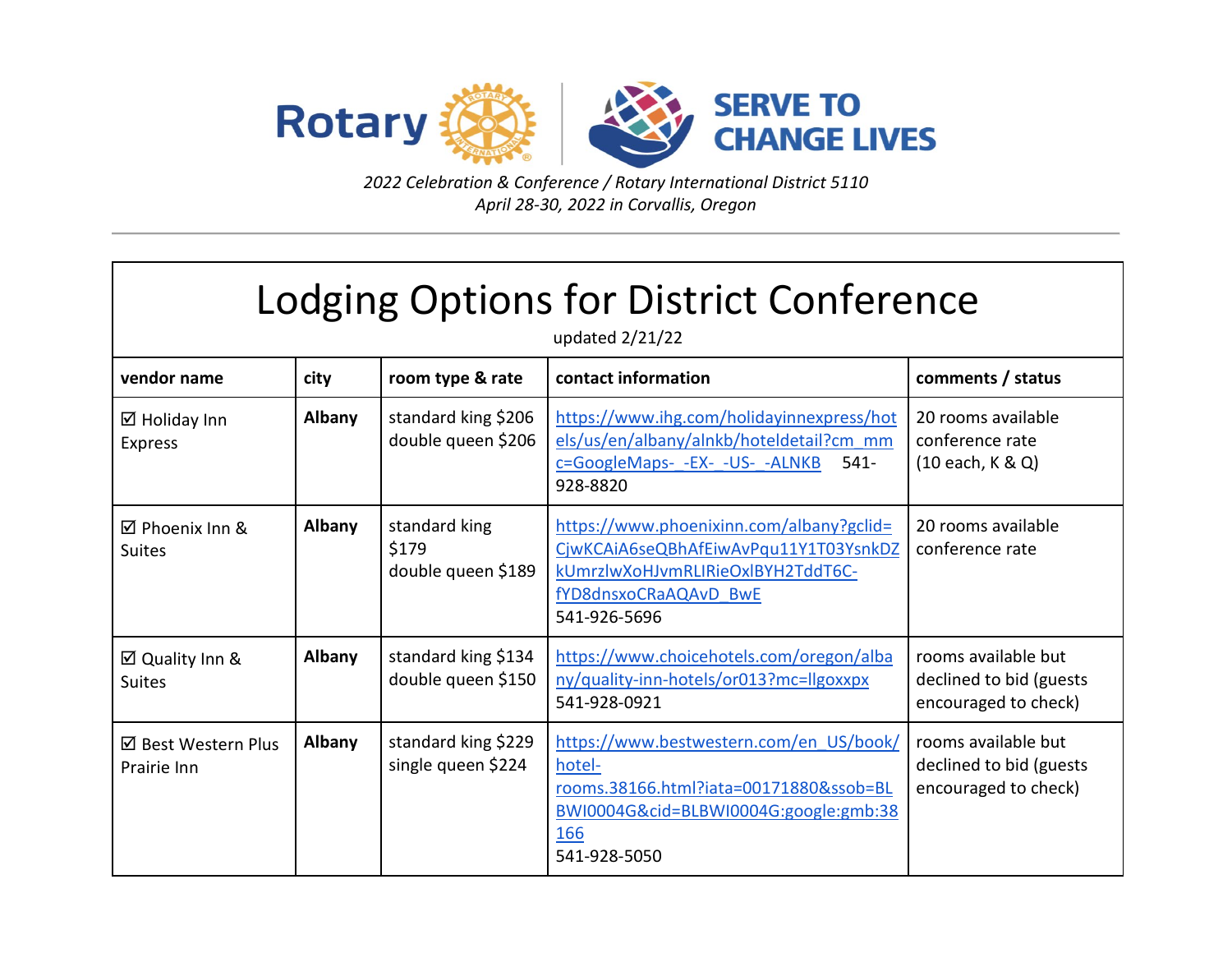| <b>Ø</b> Comfort Suites<br>Linn County Expo                         | Albany           | standard king \$200<br>queens \$210       | https://www.choicehotels.com/oregon/alba<br>ny/comfort-suites-hotels?brand=CS,CI<br>541-497-7782   | rooms available but<br>declined to bid (guests<br>encouraged to check) |
|---------------------------------------------------------------------|------------------|-------------------------------------------|----------------------------------------------------------------------------------------------------|------------------------------------------------------------------------|
| <b>Ø</b> Airbnb                                                     | <b>Corvallis</b> | rates vary by stays,<br>\$99-153          | www.airbnb.com                                                                                     | 57 Corvallis area stays<br>listed at publication                       |
| ☑ Boulder Falls Inn                                                 | Lebanon          | standard king \$199<br>double queen \$199 | https://www.boulderfallsinn.com<br>541-451-1000                                                    | rooms available but<br>declined to bid                                 |
| ☑ The Independence<br>Hotel                                         | Indepen<br>dence | $$161 - $296$                             | https://theindependencehotel.com/<br>503-837-0200                                                  | Conf rate available using<br>promo code: ROTARY22                      |
| ☑ Benton Oaks RV<br>Park at the Benton<br><b>County Fairgrounds</b> | <b>Corvallis</b> | $$38-65 / spaces$                         | https://properties.camping.com/Benton-<br><b>Oaks-RV-Park/Reservations</b><br>541-766-6521         | 79 RV accommodations<br>available                                      |
| <b>Courtyard by Marriott</b>                                        | <b>Corvallis</b> | N/A                                       | https://www.marriott.com/en-<br>us/hotels/eugco-courtyard-<br>corvallis/overview/<br>541-753-0199  | sold out or declined to bid                                            |
| <b>Holiday Inn Express</b>                                          | <b>Corvallis</b> | N/A                                       | https://www.ihg.com/holidayinnexpress/hot<br>els/us/en/corvallis/cvoor/hoteldetail<br>541-752-0800 | sold out or declined to bid                                            |
| <b>Comfort Suites</b>                                               | <b>Corvallis</b> | N/A                                       | https://www.choicehotels.com/oregon/corv<br>allis/comfort-suites-hotels<br>541-753-4320            | sold out or declined to bid                                            |
| <b>Hotel Corvallis</b>                                              | <b>Corvallis</b> | N/A                                       | https://hotelcorvallis.com/<br>541-753-4496                                                        | sold out or declined to bid                                            |
| Hilton Garden Inn                                                   | <b>Corvallis</b> | N/A                                       | https://www.hilton.com/en/locations/usa/or<br>egon/corvallis/hilton-garden-inn/<br>541-752-2000    | sold out or declined to bid                                            |
| <b>Best Western</b>                                                 | <b>Corvallis</b> | N/A                                       | https://www.bestwestern.com/en US/book/                                                            | sold out or declined to bid                                            |